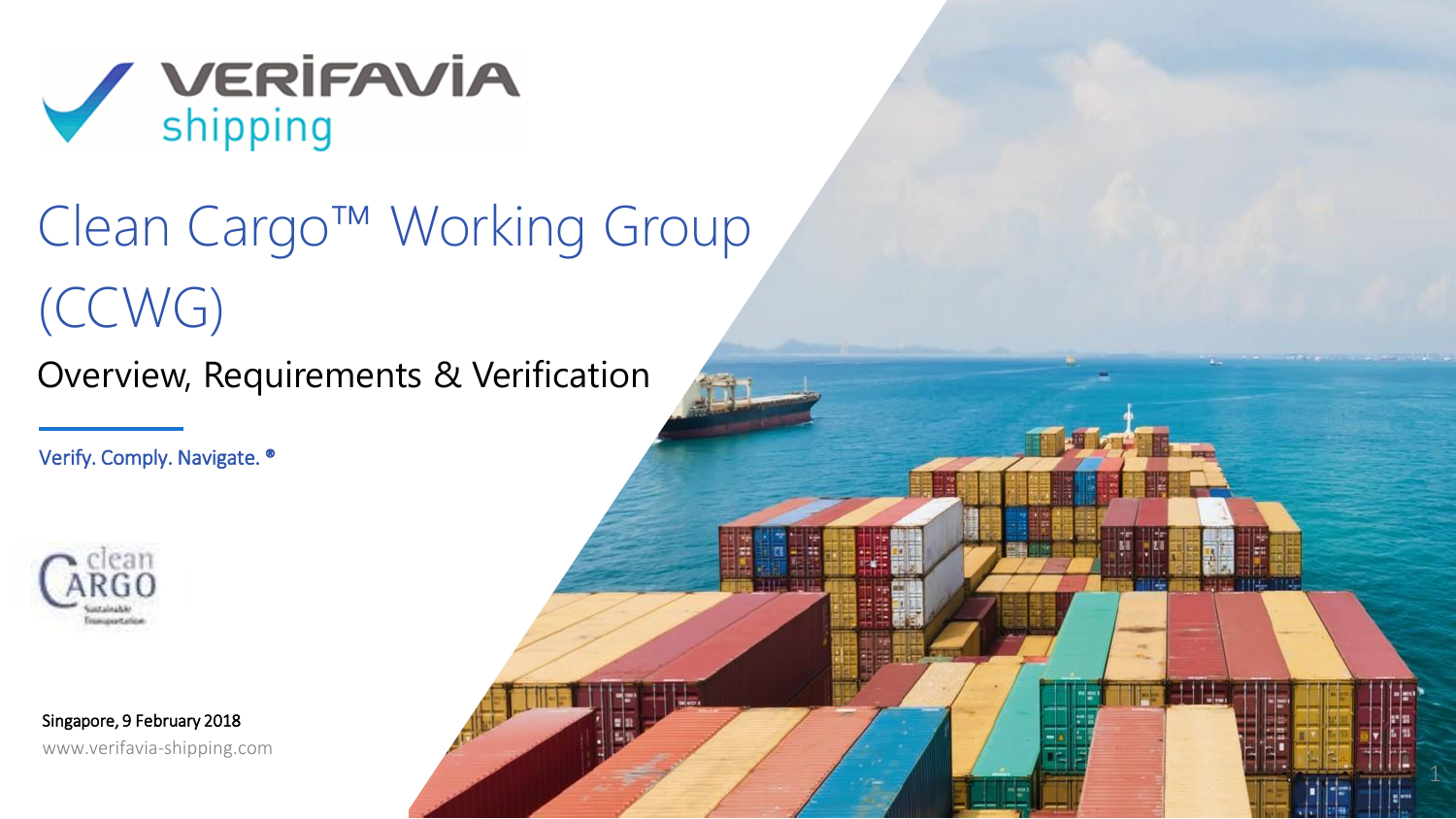**Summary**







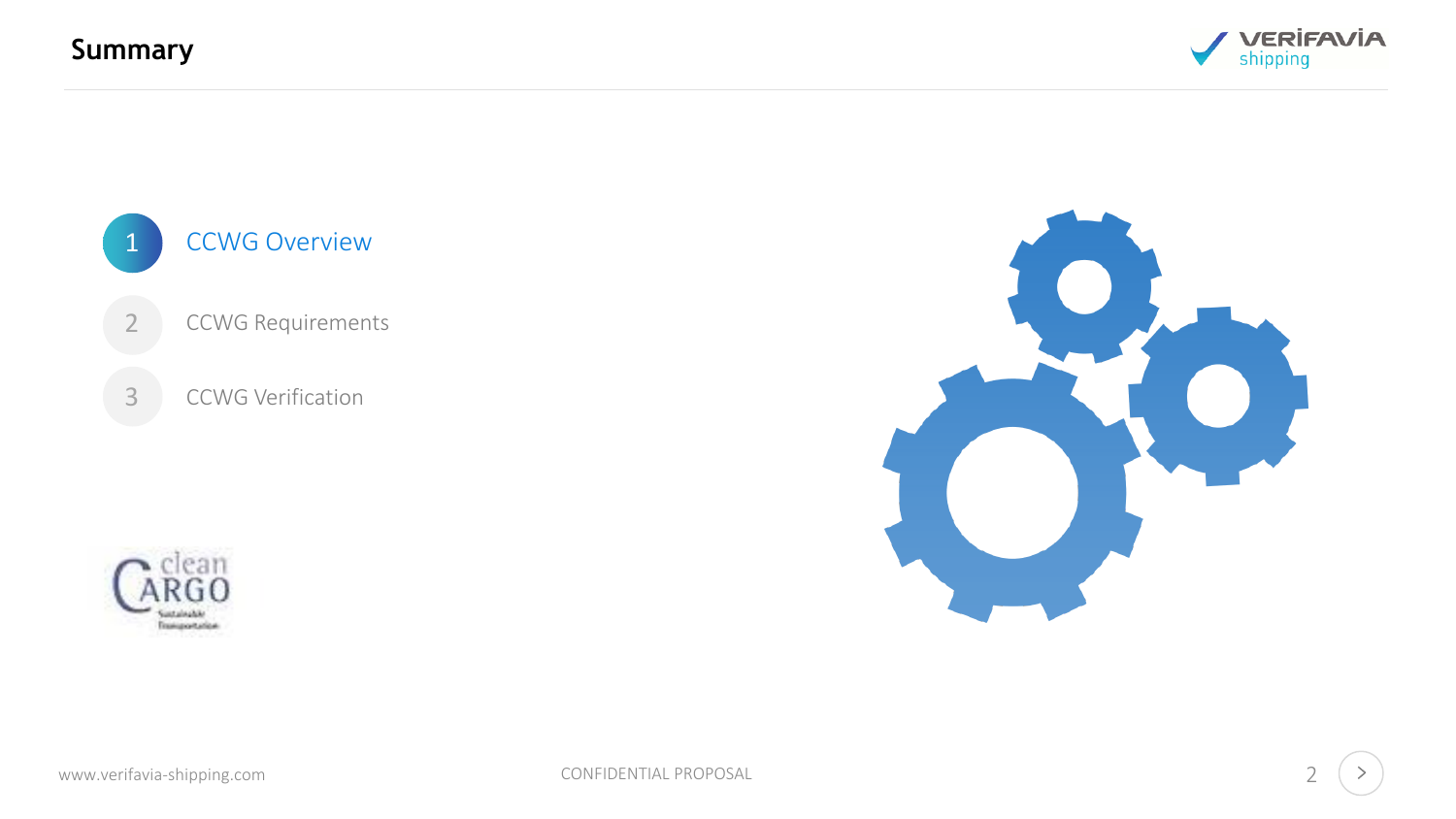

A leading global carrier-shipper initiative dedicated to environmental performance improvement in marine container transport through measurement, evaluation, and reporting

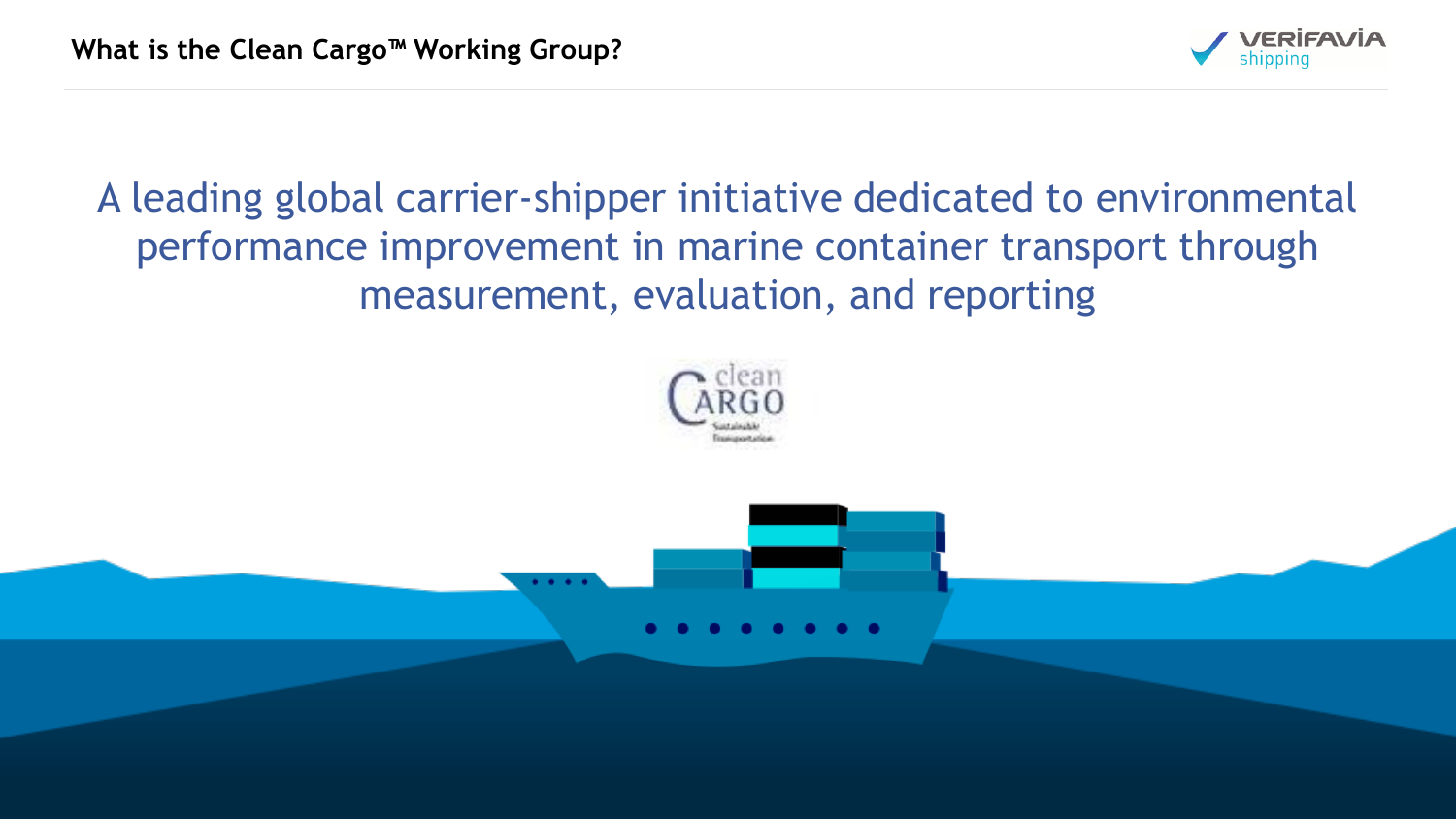

*CCWG members share a vision of a container shipping industry that is responsible part of sustainable supply chains, which supports clean oceans, healthy port communities and global climate goals*

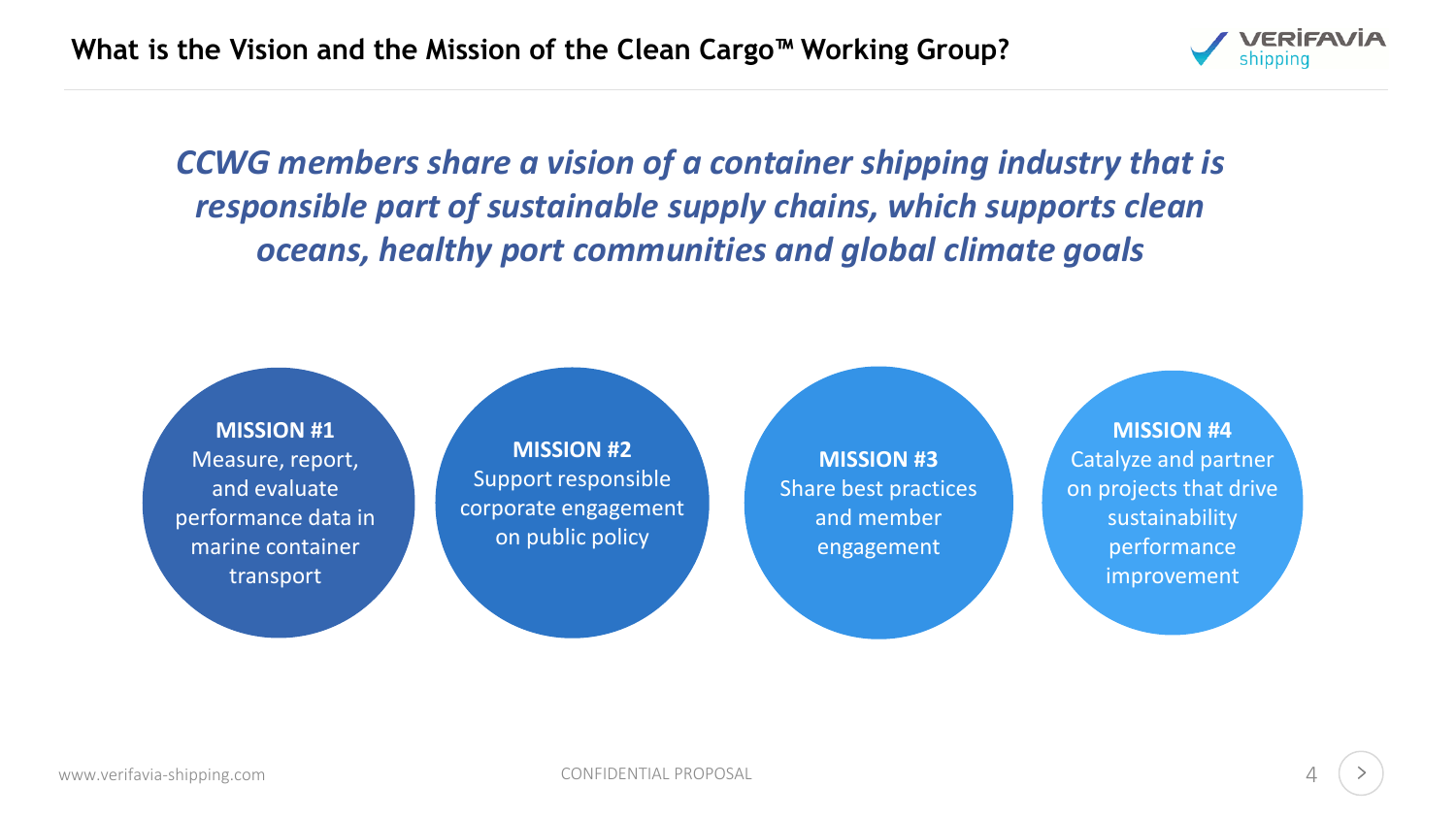

- Create and use practical tools for measuring, evaluating, and reporting the environmental impacts of global goods transportation.
- Participate in collaborative effort to
	- raise the bar on environmental performance of the maritime industry
	- Steer alignment and harmonization of freight emissions measurement across modes
- **For ocean freight carriers**: Track and benchmark your performance and easily report to customers in a standard format
- **For cargo owners (shippers)**: review and compare carriers' environmental performance when reporting and making informed buying decisions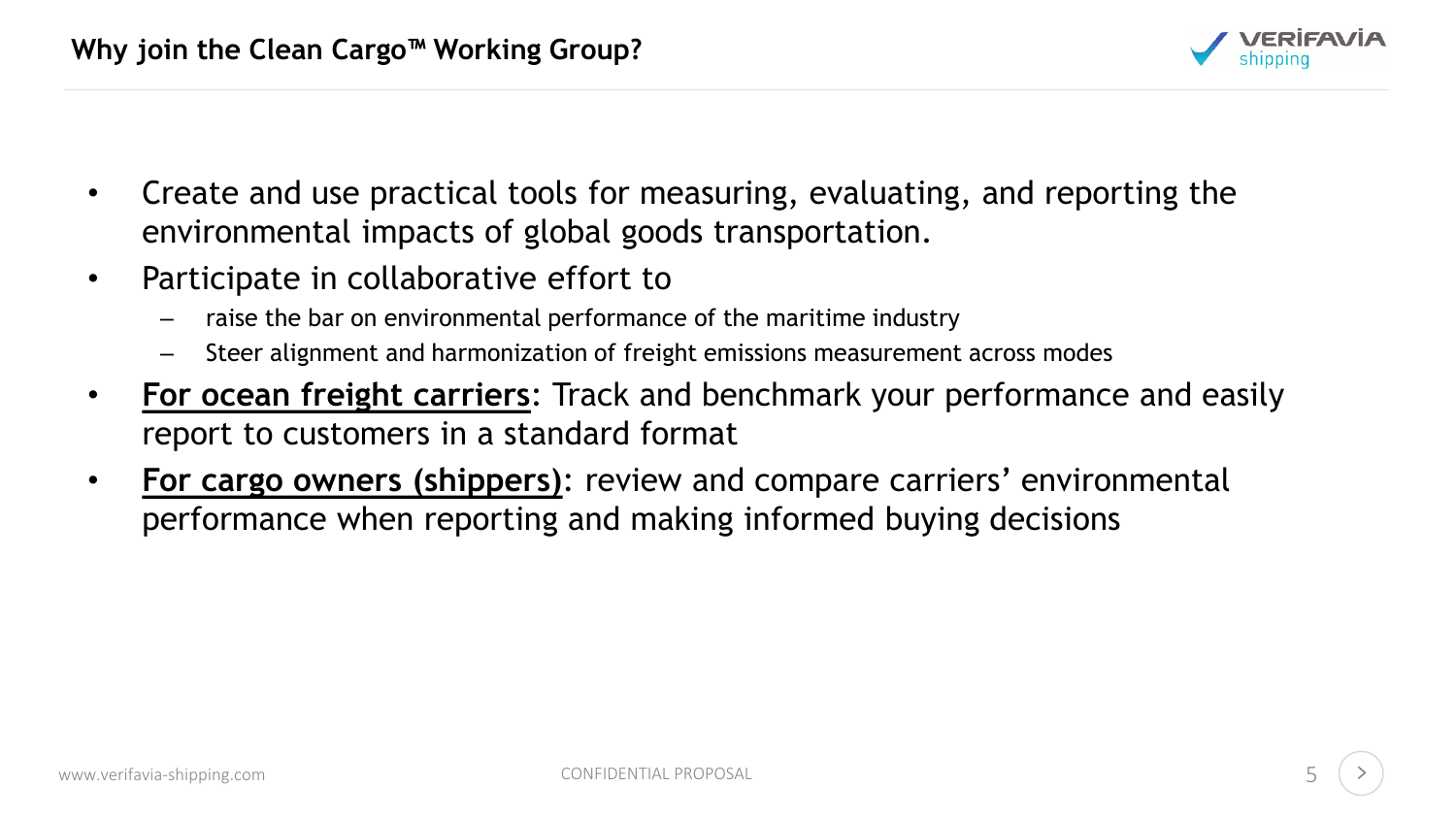#### **Clean Cargo™ Working Group Companies (brands, cargo carriers, and freight forwarders representing over 85% of the container shipping industry)**



| <b>KNOWLEDGE PARTNERS</b>                         | <b>EcoTransIT World</b>             | <b>EcoVadis</b>                     | <b>Kuhne Logistics University</b> | <b>Turnkey Solutions Ltd</b>        |                                         |
|---------------------------------------------------|-------------------------------------|-------------------------------------|-----------------------------------|-------------------------------------|-----------------------------------------|
| <b>PARTICIPANTS</b><br><b>Agility</b>             | <b>AgroFair</b><br><b>APL</b>       | <b>APL Logistics</b>                | <b>ARKAS Line</b>                 | <b>BDP</b> International            | <b>BMW AG</b><br><b>CEVA Logistics</b>  |
| <b>COSCO SHIPPING</b><br><b>CMA CGM</b>           | Crowley                             | <b>DAMCO</b>                        | <b>DB Schenker</b><br><b>DHL</b>  | EFL<br><b>Electrolux AB</b>         | Evergreen Marine Corp Ltd.              |
| <b>Expeditors International</b>                   | <b>GEODIS</b><br><b>Hamburg Sud</b> | <b>Hapag Lloyd</b>                  | Heineken N.V.                     | <b>Hermes Germany GmbH</b>          | HP Inc.                                 |
| <b>Hyundai Merchant Marine</b>                    | <b>ICL Europe NV</b>                | <b>IKEA</b><br><b>JF Hillebrand</b> |                                   | Kawasaki Kisen Kaisha Ltd. "K-Line" | Kuehne + Nagel Inc.                     |
| <b>LF</b> Logistics<br><b>Marks &amp; Spencer</b> | <b>Matson</b>                       | <b>Maersk Line</b>                  | MCC Transport Singapore Pte Ltd.  |                                     | Mediterranean Shipping Company S.A.     |
| Mitsui O.S.K. Lines, Ltd.                         | <b>NYK Line</b><br>Nike, Inc.       | OOCL                                | Panalpina Management Ltd.         | <b>Philips Lighting</b>             | <b>Ralph Lauren Corporation</b>         |
| <b>SAT Albatros</b><br><b>Tchibo GmBH</b>         | Unifeeder A/S                       | <b>United Arab Shipping Company</b> |                                   | Wan Hai Lines, Ltd.                 | <b>Yang Ming Marine Transport Corp.</b> |
| <b>ZIM Integrated Shipping Services</b>           |                                     |                                     |                                   |                                     |                                         |

www.verifavia-shipping.com example of the control confidential PROPOSAL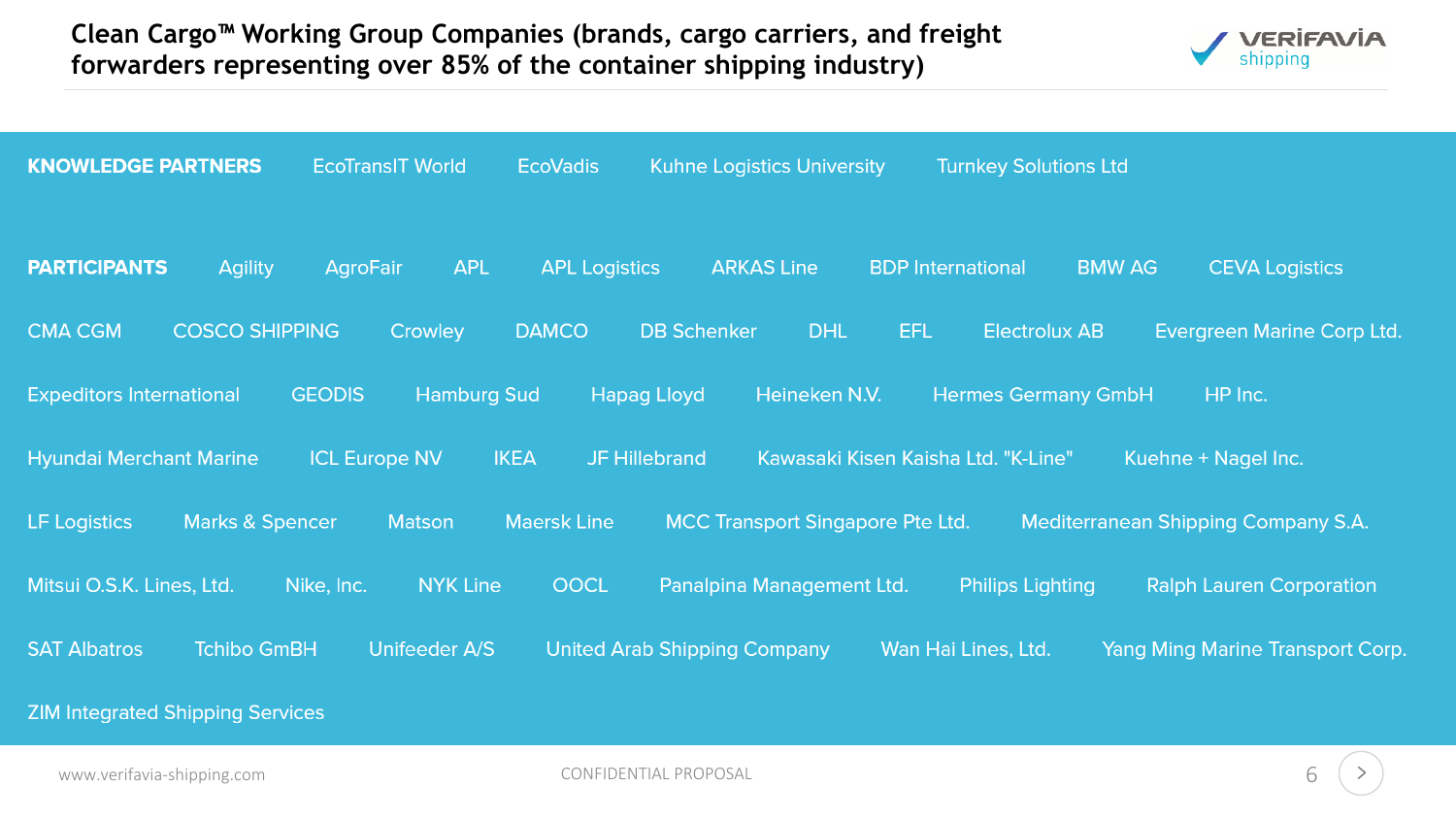

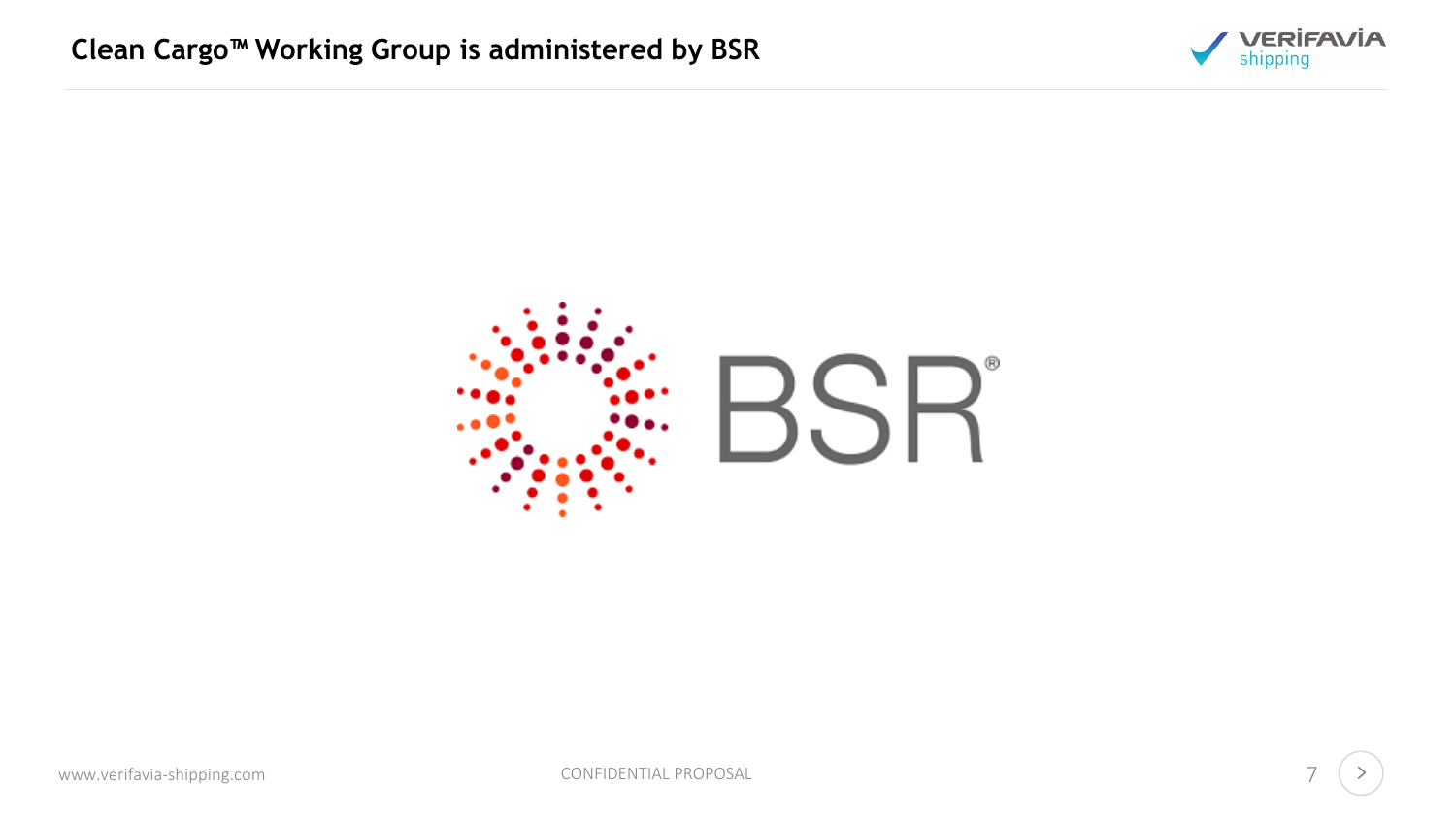**Summary**









www.verifavia-shipping.com **CONFIDENTIAL PROPOSAL**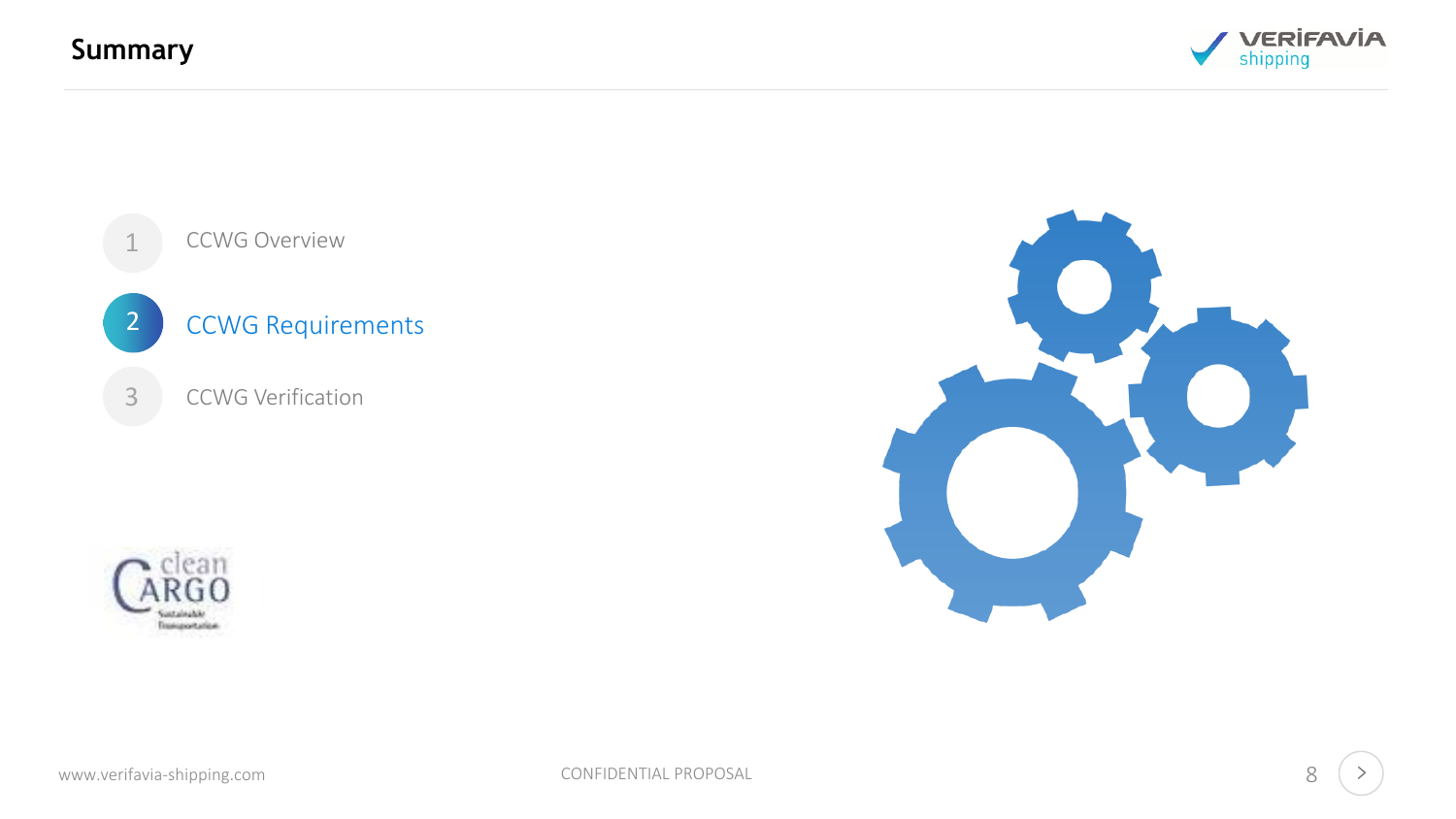

| <b>Parameter to report</b> | <b>Rule</b>                                                                                      |  |
|----------------------------|--------------------------------------------------------------------------------------------------|--|
| <b>Ships</b>               | All vessels (owned and charter) excluding spot<br>charter vessels hired for less than six months |  |
| <b>GHG emissions</b>       | $CO2$ and $SOx$                                                                                  |  |
| <b>Fuel consumption</b>    | Fuel consumption at sea and at port aggregated<br>for the full year                              |  |
| <b>Distance</b>            | Actual distance sailed or distance on shortest<br>route with correction factor 15%               |  |
| Nominal TEU capacity       | TEU capacity (TEU equivalents) * Utilization factor                                              |  |
| Reefer TEU capacity        | Number of reefer plugs on the vessel * 1.9                                                       |  |
| Reported time              | Days vessel operated                                                                             |  |
| Reporting scope            | Per trade lane                                                                                   |  |
| Average energy efficiency  | gCO2/TEU-KM                                                                                      |  |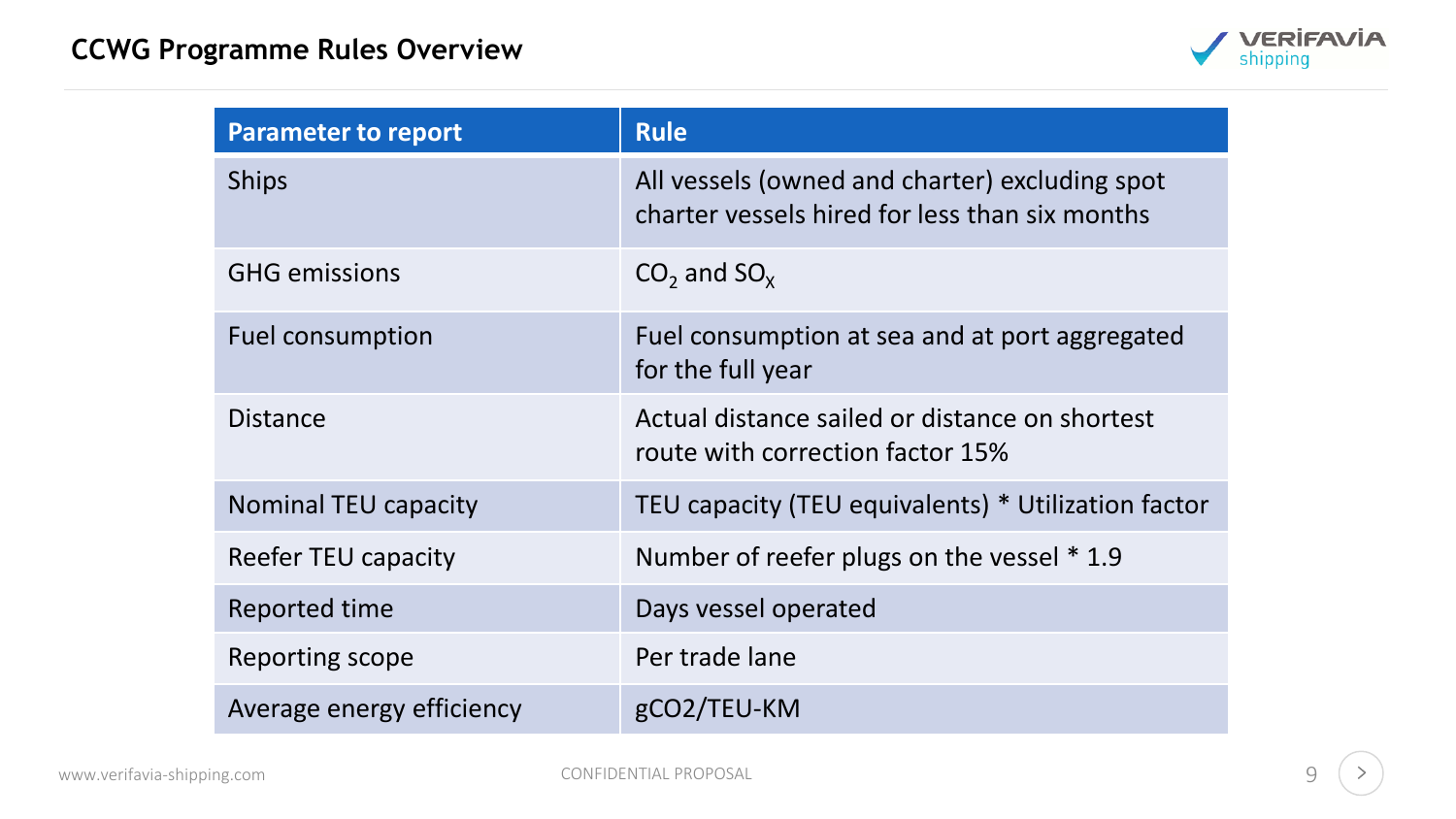

| <b>CCWG</b>                                                             |                                                  |  |  |  |
|-------------------------------------------------------------------------|--------------------------------------------------|--|--|--|
| Fuel consumption                                                        | Number of reefer plugs on the vessel             |  |  |  |
| TEU nominal capacity                                                    | Reefer consumption per year                      |  |  |  |
| <b>CCWG</b> utilization factor                                          | Days vessel operated                             |  |  |  |
| Distance sailed                                                         | Yearly average vessel utilization per trade lane |  |  |  |
| VSA, Slot Charter Agreements & Feeder services<br>specific calculations | Carbon calculation clause                        |  |  |  |
| <b>TEU conversion factors</b>                                           | SO <sub>x</sub> emissions                        |  |  |  |
| TEU standard weight used                                                | Brief statement describing procedures            |  |  |  |
| <b>Trade Lane</b>                                                       | Carbon conversion factor                         |  |  |  |
| Carbon emission factors                                                 |                                                  |  |  |  |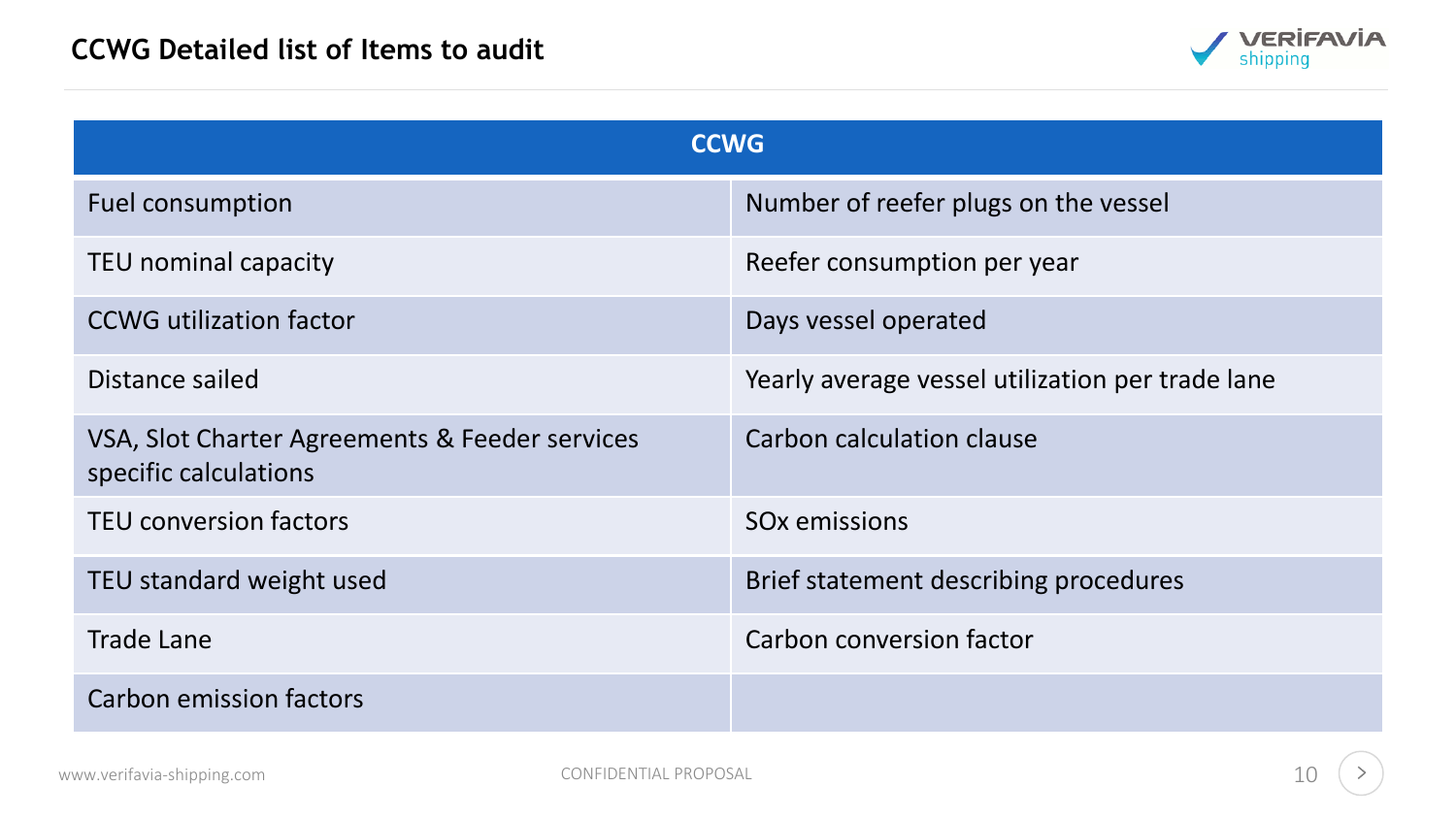

### **CCWG Programme rules** CCWG Carbon Emissions Accounting Methodology, June 2015 **Verification criteria** ISO 14065 & ISO 14064-3 Procedure and guidance for verifying the CO2 and SOx emissions data submission, Version 2.0, January 2017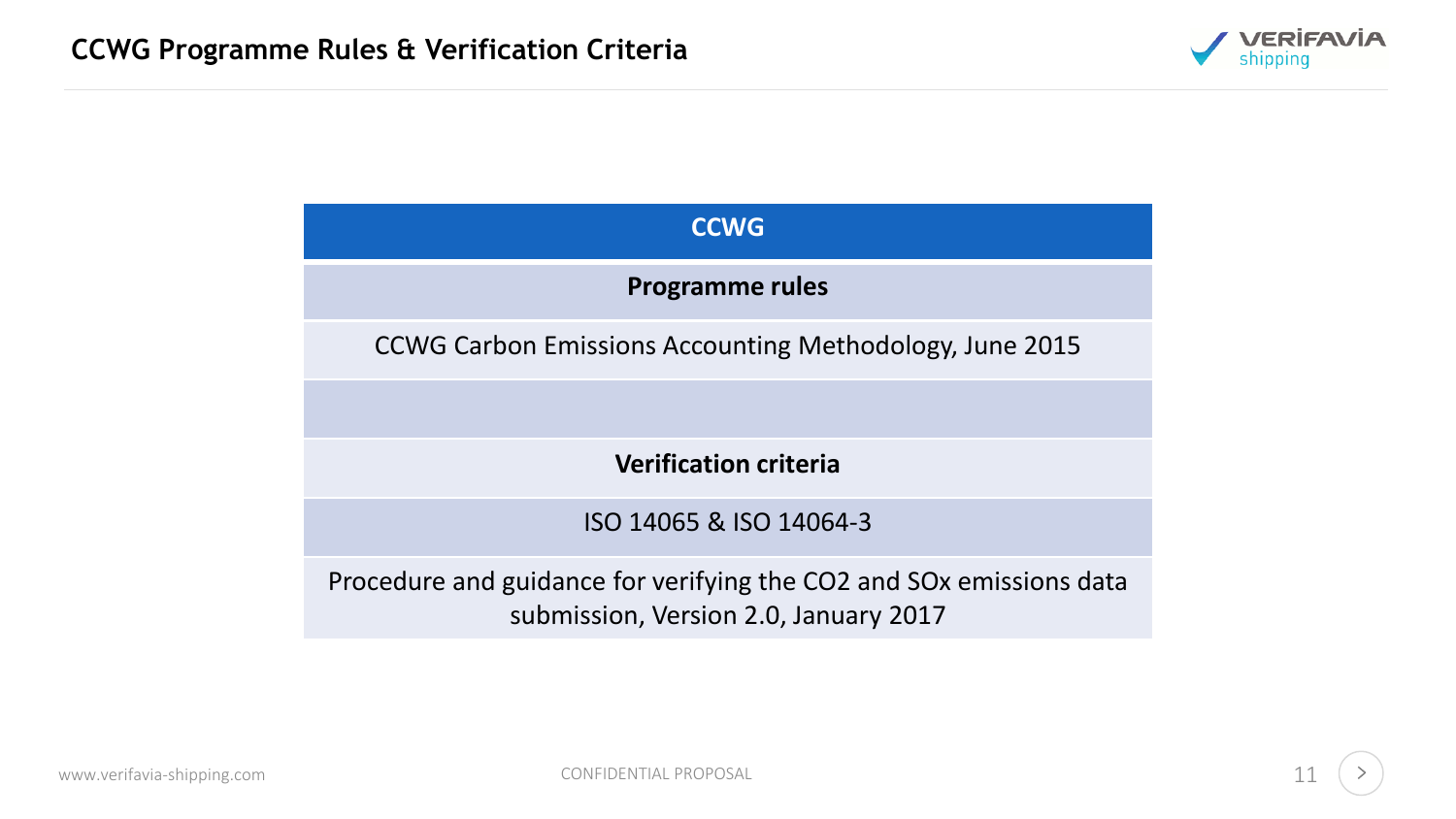**Summary**







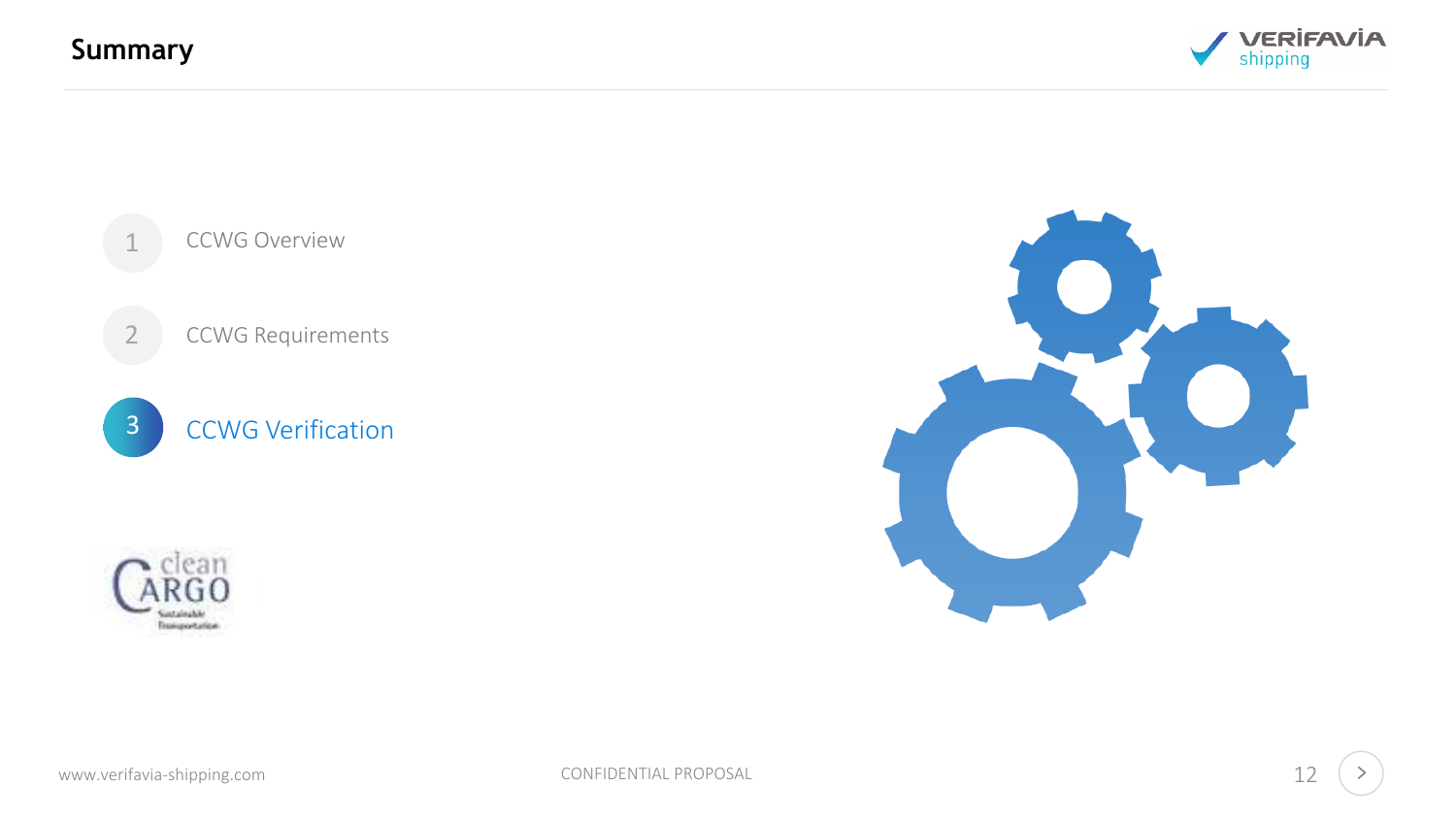



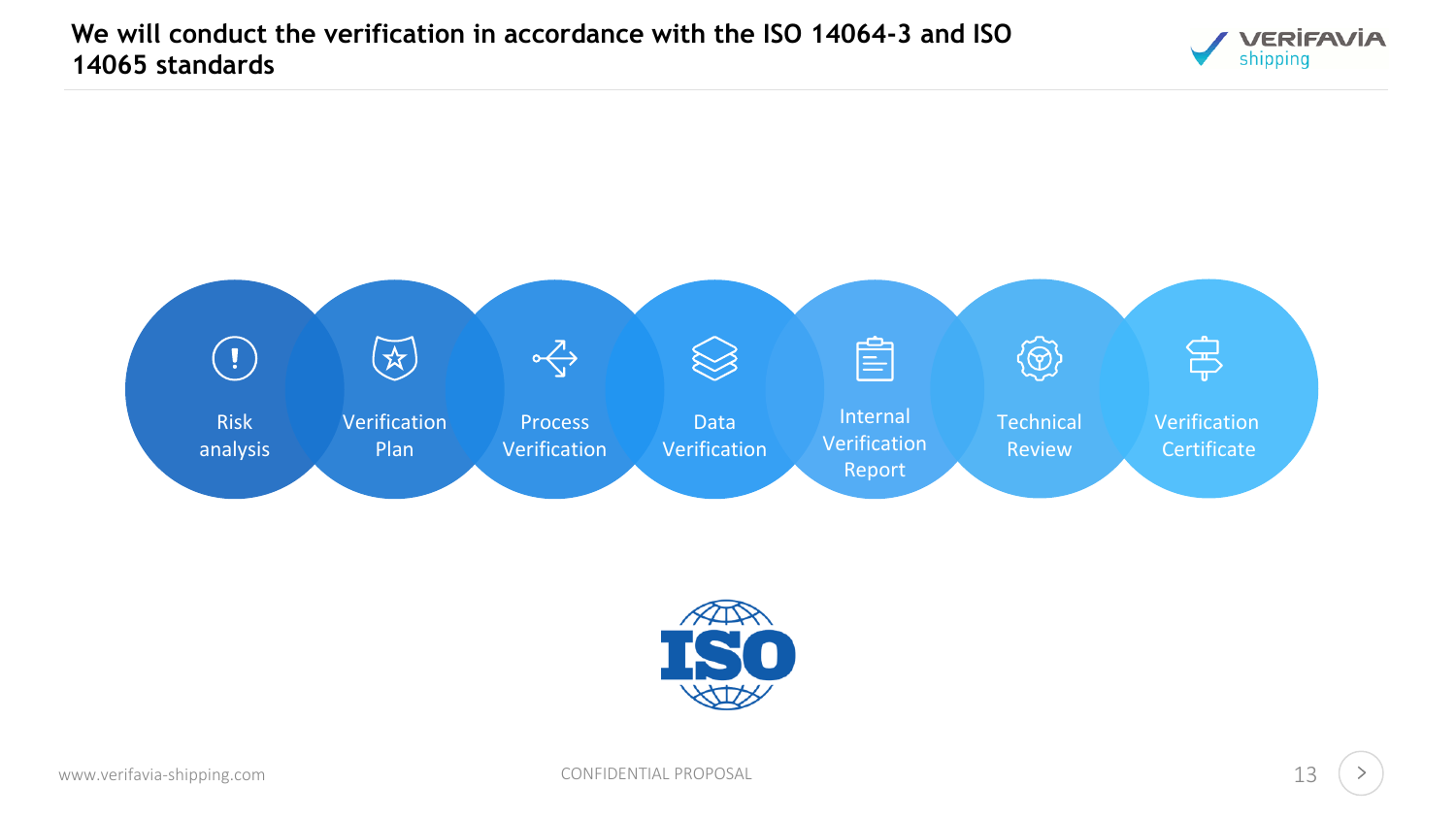

#### Audit conducted with a head office visit at company's head office as per CCWG Carbon Emissions Accounting Methodology

#### **1 - DESK REVIEW**

- . Initial review of carrier documents
- . Initial tests on the data submitted in Turnkey

#### **2 - OFFICE AUDIT**

- Observation of reporting processes and IT systems
- Interview with key staff
- Sampling of data for particular vessels (sample tests)

#### **3 - FINAL REVIEW AND AUDIT REPORT**

- Final review of data submitted in Turnkey
- Audit report (limited assurance)
- Verification certificate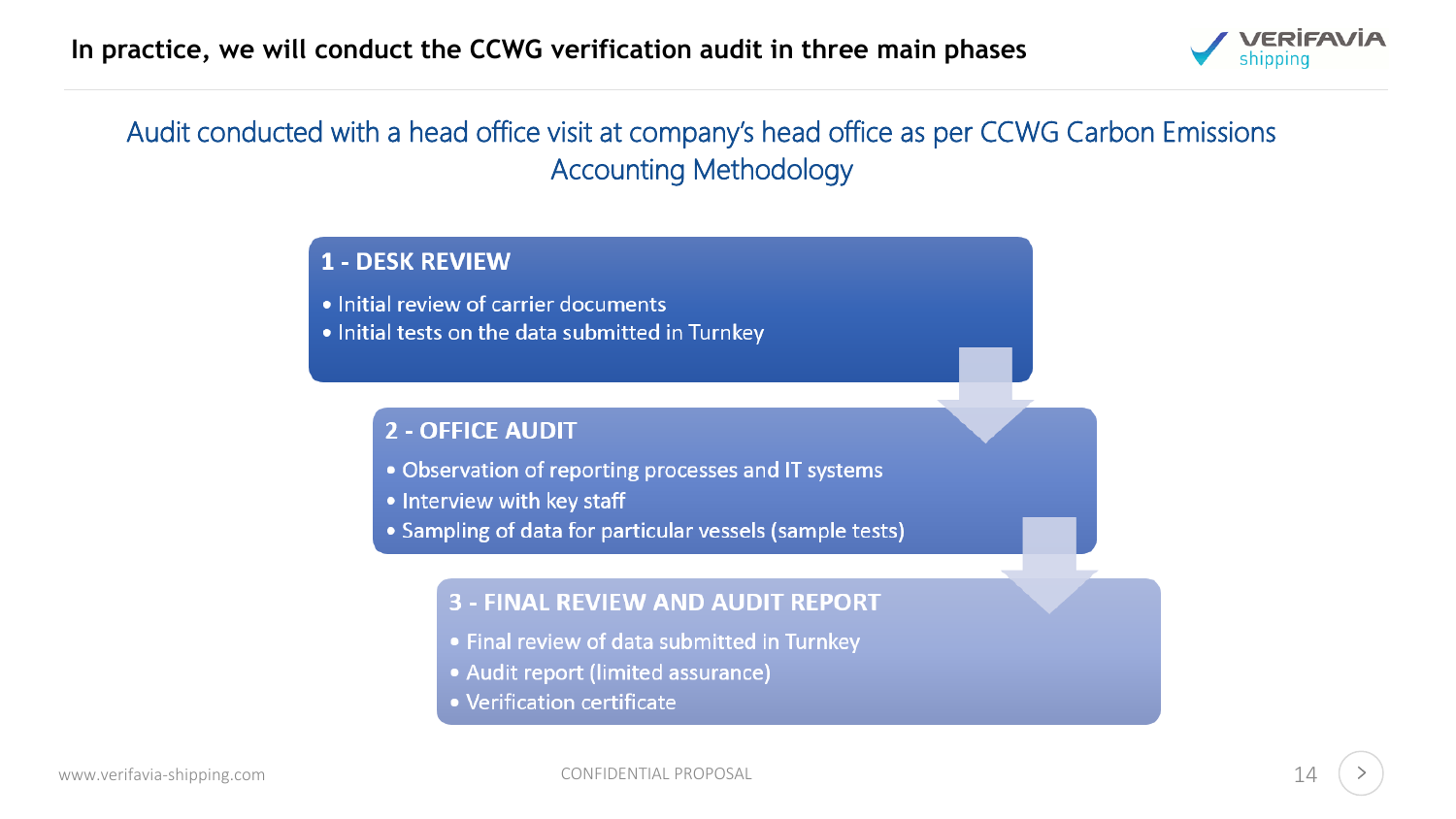